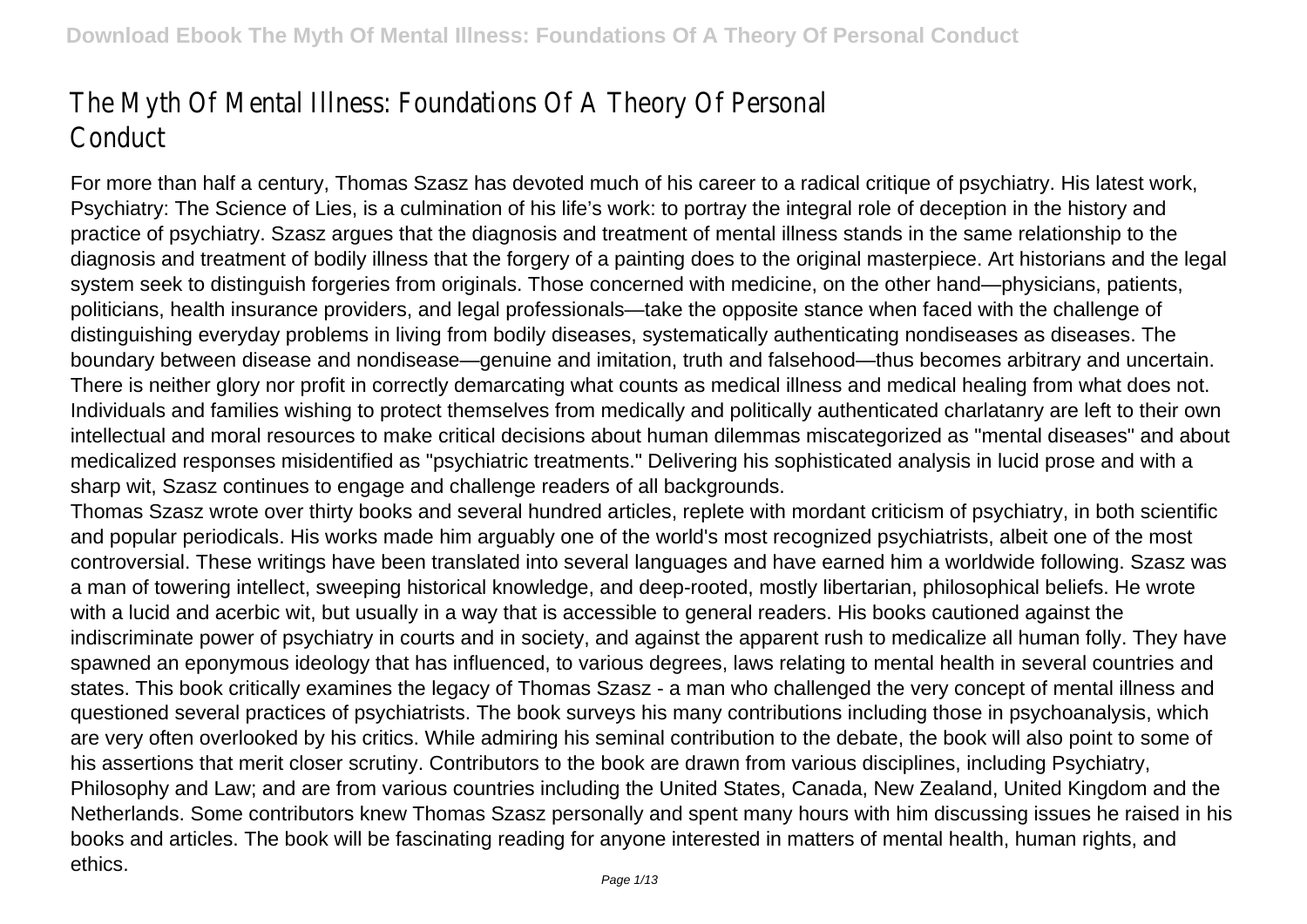As it entered the 1960s, American institutional psychiatry was thriving, with a high percentage of medical students choosing the field. But after Thomas S. Szasz published his masterwork in 1961, The Myth of Mental Illness, the psychiatric world was thrown into chaos. Szasz enlightened the world about what he called the "myth of mental illness." His point was not that no one is mentally ill, or that people labeled as mentally ill do not exist. Instead he believed that diagnosing people as mentally ill was inconsistent with the rules governing pathology and the classification of disease. He asserted that the diagnosis of mental illness is a type of social control, not medical science. The editors were uniquely close to Szasz, and here they gather, for the first time, a group of their peers—experts on psychiatry, psychology, rhetoric, and semiotics—to elucidate Szasz's body of work. Thomas S. Szasz: The Man and His Ideas examines his work and legacy, including new material on the man himself and the seeds he planted. They discuss Szasz's impact on their thinking about the distinction between physical and mental illness, addiction, the insanity plea, schizophrenia, and implications for individual freedom and responsibility. This important volume offers insight into and understanding of a man whose ideas were far beyond his time.

Is insanity a myth? Does it exist merely to keep psychiatrists in business? In Insanity: The Idea and Its Consequences, Dr. Szasz challenges the way both science and society define insanity; in the process, he helps us better understand this often misunderstood condition. Dr. Szasz presents a carefully crafted account of the insanity concept and shows how it relates to and differs from three closely allied ideas—bodily illness, social deviance, and the sick role.

The Myth of Normal

Medicine and Politics in America

A Comparative Study of the Inquisition and the Mental Health Movement

Ideology and Insanity

Against Therapy

The Idea and Its Consequences

Thomas S. Szasz

"Written by one of the people driving forward the new agenda, this book charts these different areas in three sections on Values, Meanings and Facts. it also includes a chapter-by-chapter guide to further reading and a philosophical glossary. As the first overview of this contested field, this is the essential guide to the new philosophy of psychiatry."--BOOK JACKET.

Understanding the history of psychiatry requires an accurate view of its function and purpose. In this provocative new study, Szasz challenges conventional beliefs about psychiatry. He asserts that, in fact, psychiatrists are not concerned with the diagnosis and treatment of bona fide illnesses. Psychiatric tradition, social expectation, and the law make it clear that coercion is the profession's determining characteristic. Psychiatrists may "diagnose" or "treat" people without their consent or even against their clearly expressed wishes, and these involuntary psychiatric interventions are as different as are sexual relations between consenting adults and the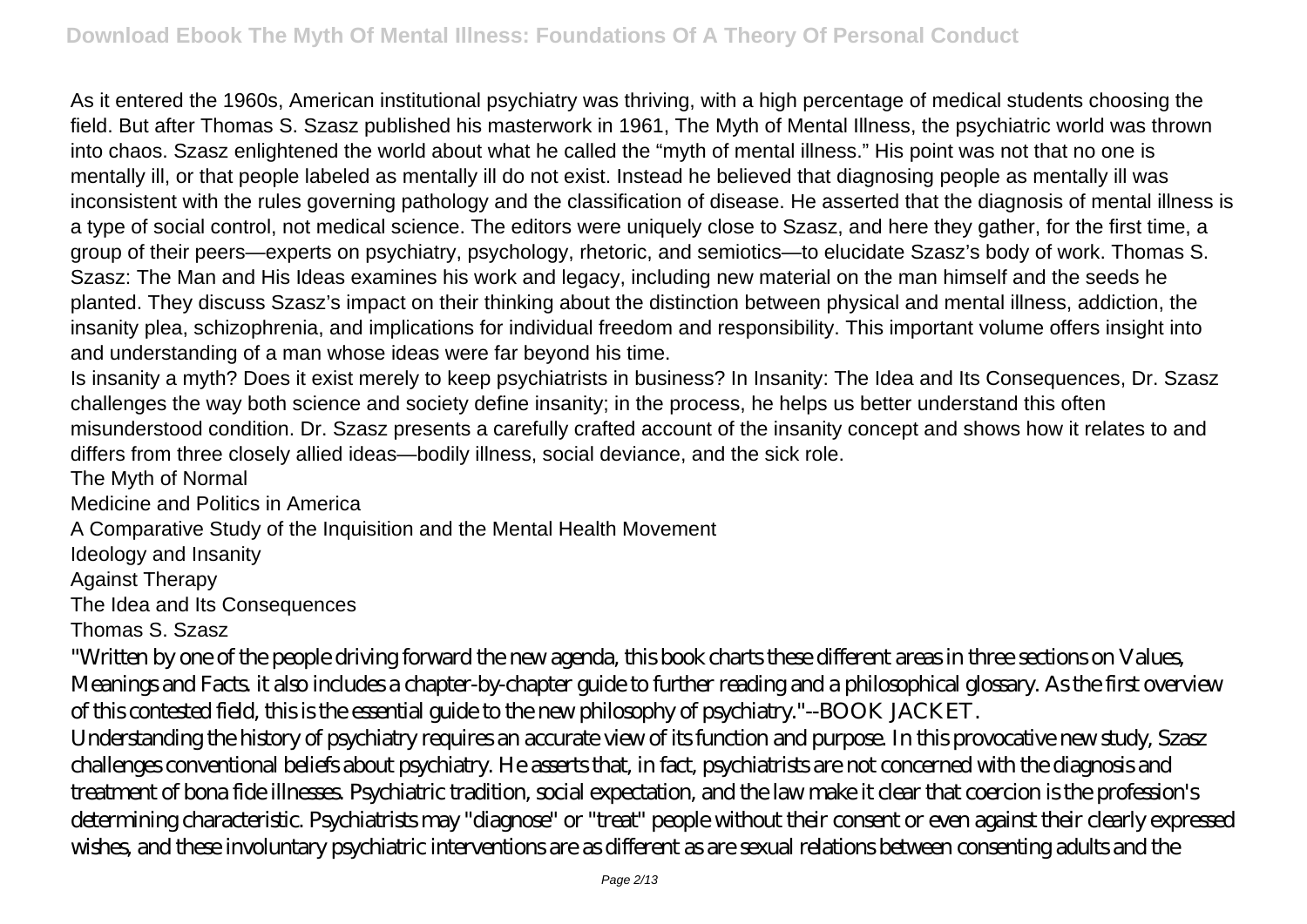sexual violence we call "rape." But the point is not merely the difference between coerced and consensual psychiatry, but to contrast them. The term "psychiatry" ought to be applied to one or the other, but not both. As long as psychiatrists and society refuse to recognize this, there can be no real psychiatric historiography. The coercive character of psychiatry was more apparent in the past than it is now. Then, insanity was synonymous with unfitness for liberty. Toward the end of the nineteenth century, a new type of psychiatric relationship developed, when people experiencing so-called "nervous symptoms," sought help. This led to a distinction between two kinds of mental diseases: neuroses and psychoses. Persons who complained about their own behavior were classified as neurotic, whereas persons about whose behavior others complained were classified as psychotic. The legal, medical, psychiatric, and social denial of this simple distinction and its far-reaching implications undergirds the house of cards that is modern psychiatry. Coercion as Cure is the most important book by Szasz since his landmark The Myth of Mental Illness.

50th Anniversary Edition With a New Preface and Two Bonus Essays The most influential critique of psychiatry ever written, Thomas Szasz's classic book revolutionized thinking about the nature of the psychiatric profession and the moral implications of its practices. By diagnosing unwanted behavior as mental illness, psychiatrists, Szasz argues, absolve individuals of responsibility for their actions and instead blame their alleged illness. He also critiques Freudian psychology as a pseudoscience and warns against the dangerous overreach of psychiatry into all aspects of modern life.

Cruel Compassion is the capstone of Thomas Szasz's critique of psychiatric practices. Reexamining psychiatric interventions from a cultural-historical and political-economic perspective, Szasz demonstrates that the main problem that faces mental health policy makers today is adult dependency. Millions of Americans, diagnosed as mentally ill, are drugged and confined by doctors for noncriminal conduct, go legally unpunished for the crimes they commit, and are supported by the state - not because they are sick, but because they are unproductive and unwanted. Obsessed with the twin beliefs that misbehavior is a medical disorder and that the duty of the state is to protect adults from themselves, we have replaced criminal-punitive sentences with civil-therapeutic 'programs.' The result is the relentless loss of individual liberty, erosion of personal responsibility, and destruction of the security of persons and property - symptoms of the transformation of a Constitutional Republic into a Therapeutic State, unconstrained by the rule of law. Szasz shows convincingly that not until we separate therapy from coercion—much as the founders separated theology from coercion—shall we be able to get a handle on our seemingly intractable psychiatric and social problems. No contemporary thinker has done more than Thomas Szasz to expose the myths and misconceptions surrounding insanity and the practice of psychiatry. Now, in Cruel Compassion, he gives us a sobering look at some of our most cherished notions about our humane treatment of society's unwanted, and perhaps more importantly, about ourselves as a compassionate and democratic people. Cultural Sutures

Mind Fixers: Psychiatry's Troubled Search for the Biology of Mental Illness Page 3/13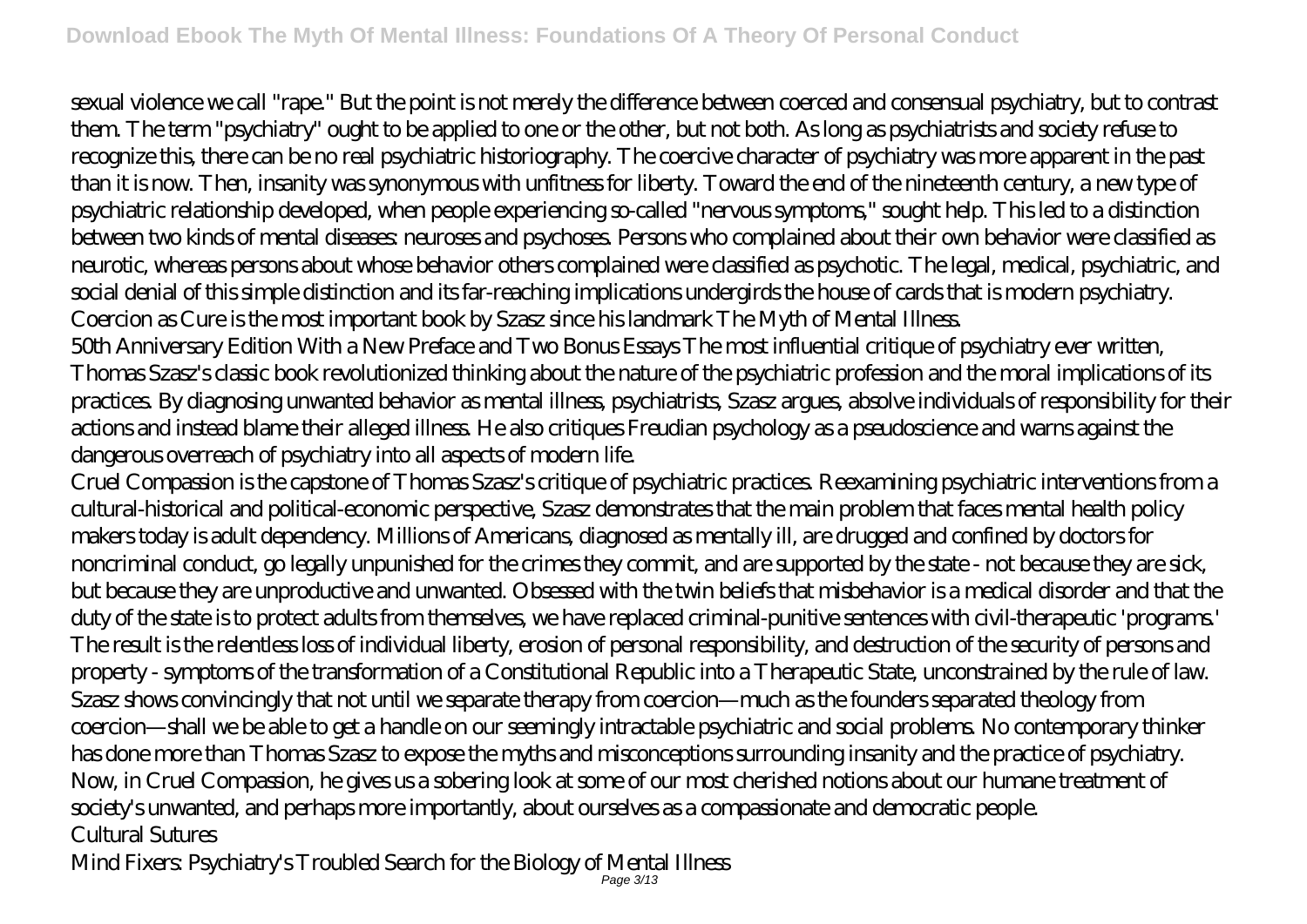## The Origins and History of Consciousness Public Perception, Juror Research, and Mental Illness Mental Healing as Religion, Rhetoric, and Repression Bad Science, Bad Medicine, and the Enduring Mistreatment of the Mentally Ill An appraisal of his legacy

These essays written from the perspectives of sociology, psychology, philosophy, and journalism deal with media coverage of science, medicine, technology, disaster, and hazards in the environment and suggest ways that journalists, policy makers, and citizens can work to correct problems inherent in this coverage. Nelkin's foreword examines images of science and technology as conveyed through the media and poses two questions that succeeding chapters address: Why is science writing so uncritical of science, and why are scientists so critical of the press? A compassionate and captivating examination of evolving attitudes toward mental illness throughout history and the fight to end the stigma. For centuries, scientists and society cast moral judgments on anyone deemed mentally ill, confining many to asylums. In Nobody's Normal, anthropologist Roy Richard Grinker chronicles the progress and setbacks in the struggle against mental-illness stigma—from the eighteenth century, through America's major wars, and into today's high-tech economy. Nobody's Normal argues that stigma is a social process that can be explained through cultural history, a process that began the moment we defined mental illness, that we learn from within our communities, and that we ultimately have the power to change. Though the legacies of shame and secrecy are still with us today, Grinker writes that we are at the cusp of ending the marginalization of the mentally ill. In the twenty-first century, mental illnesses are fast becoming a more accepted and visible part of human diversity. Grinker infuses the book with the personal history of his family's four generations of involvement in psychiatry, including his grandfather's analysis with Sigmund Freud, his own daughter's experience with autism, and culminating in his research on neurodiversity. Drawing on cuttingedge science, historical archives, and cross-cultural research in Africa and Asia, Grinker takes readers on an international journey to discover the origins of, and variances in, our cultural response to neurodiversity. Urgent, eye-opening, and ultimately hopeful, Nobody's Normal explains how we are transforming mental illness and offers a path to end the shadow of stigma. The Origins and History of Consciousness draws on a full range of world mythology to show how individual consciousness undergoes the same archetypal stages of development as human Page 4/13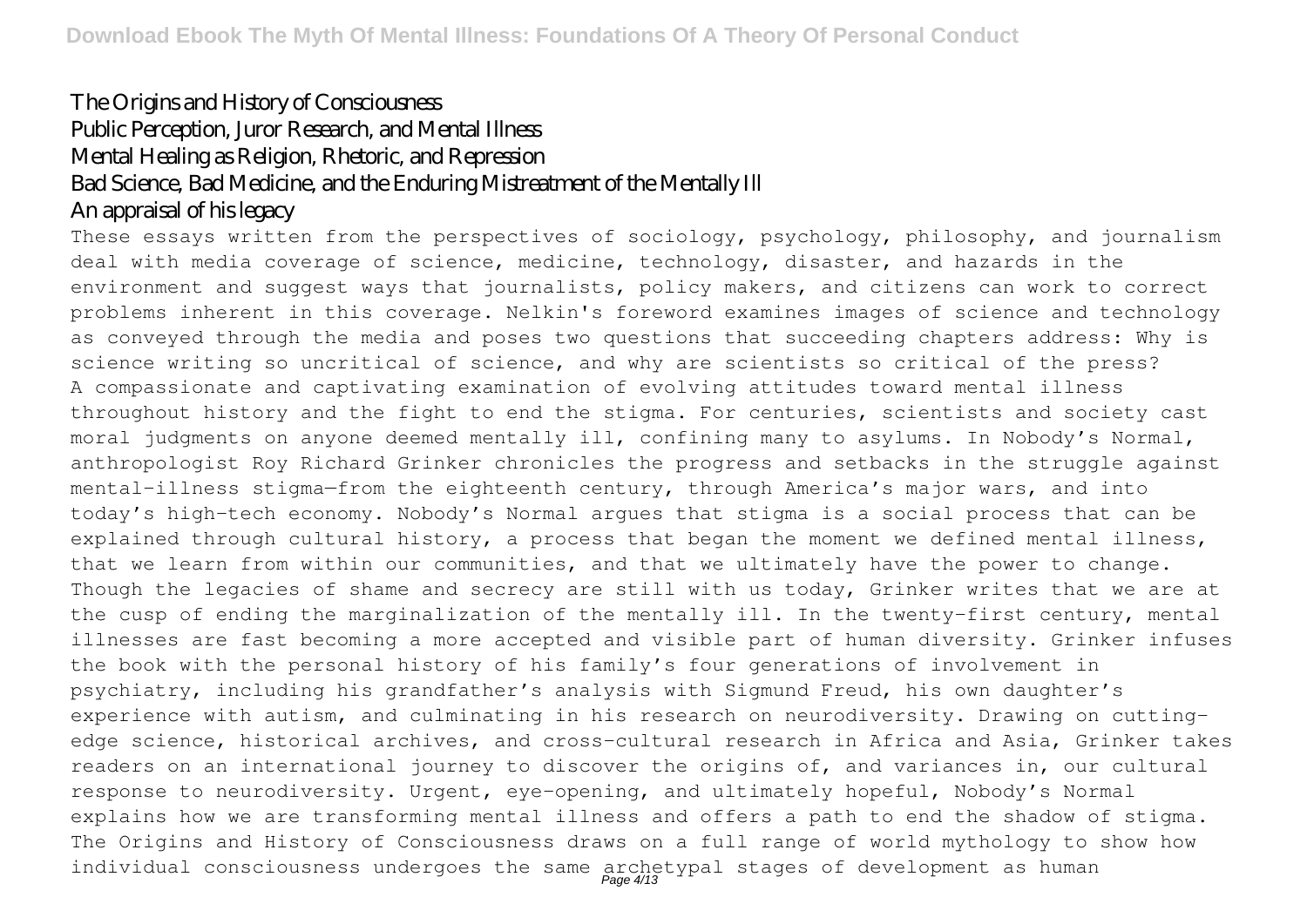consciousness as a whole. Erich Neumann was one of C. G. Jung's most creative students and a renowned practitioner of analytical psychology in his own right. In this influential book, Neumann shows how the stages begin and end with the symbol of the Uroboros, the tail-eating serpent. The intermediate stages are projected in the universal myths of the World Creation, Great Mother, Separation of the World Parents, Birth of the Hero, Slaying of the Dragon, Rescue of the Captive, and Transformation and Deification of the Hero. Throughout the sequence, the Hero is the evolving ego consciousness. Featuring a foreword by Jung, this Princeton Classics edition introduces a new generation of readers to this eloquent and enduring work. This intriguing book undercuts everything you thought you knew about psychotherapy. Psychiatric Slavery The Myth of Mental Illness: Foundations of a Theory of Personal Conduct Gun Violence and Mental Illness Essential Philosophy of Psychiatry Communicating Issues of Science, Risk, and Public Policy Coercion as Cure

#### The Myth of a Psychiatric Crime Wave

The media is full of disturbing scenes of deranged, psychotic killers lurking around every corner, waiting to attack when innocent victims least expect. Despite the unrealistic nature of these scenes, the ensuing fear results in very real, often-shortsighted, attempts at protecting the public from the perceived danger that mentally ill persons in our communities represent. The Myth of a Psychiatric Crime Wave provides a practical foundation for studying popular attitudes toward mental illness and the effects these notions have on mental health consumers. Additionally, the text provides a comprehensive analysis of the underlying assumptions about mental illness that, unintentionally or otherwise, influence legal and policy decisions affecting persons with mental illnesses. This book begins with an exploration of the various psychological and legal efforts to define the concept of mental illness. The text then examines the myth of a psychiatric crime wave -- the common belief that mentally ill persons are violent and dangerous and, as such, are managed effectively through criminal justice procedures. The criminal image of persons with mental illness is addressed, then leads the reader to an empirical analysis of mock juror sentencing recommendations for mentally ill defendants. The Myth of a Psychiatric Crime Wave is an effective complementary text for upper-level psychology and criminal justice courses dealing with the treatment of mental health consumers, the management of these individuals, or both. Moreover, this text is suited for sparking critical discourse in graduate-level courses in forensic psychology, criminology, and mental health law. This book is part of the Criminal Justice and Psychology series.

The Myth of Mental IllnessFoundations of a Theory of Personal ConductHarper Collins

By the acclaimed author of In the Realm of Hungry Ghosts, a groundbreaking investigation into the causes of illness, a bracing critique of how our society breeds disease, and a pathway to health and healing. In this revolutionary book, renowned physician Gabor Maté eloquently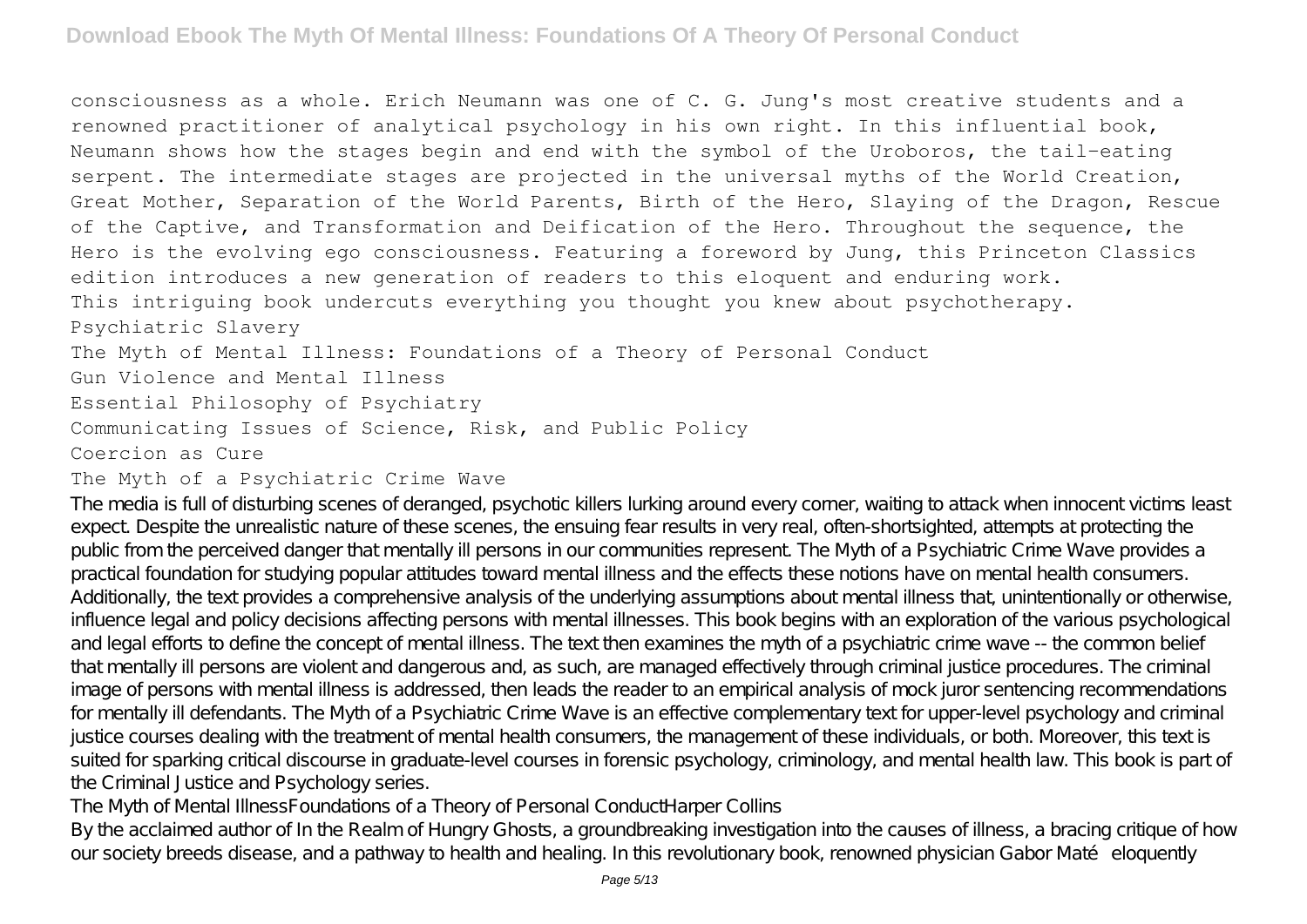dissects how in Western countries that pride themselves on their healthcare systems, chronic illness and general ill health are on the rise. Nearly 70 percent of Americans are on at least one prescription drug; more than half take two. In Canada, every fifth person has high blood pressure. In Europe, hypertension is diagnosed in more than 30 percent of the population. And everywhere, adolescent mental illness is on the rise. So what is really "normal" when it comes to health? Over four decades of clinical experience, Maté has come to recognize the prevailing understanding of "normal" as false, neglecting the roles that trauma and stress, and the pressures of modern-day living, exert on our bodies and our minds at the expense of good health. For all our expertise and technological sophistication, Western medicine often fails to treat the whole person, ignoring how today's culture stresses the body, burdens the immune system, and undermines emotional balance. Now Maté brings his perspective to the great untangling of common myths about what makes us sick, connects the dots between the maladies of individuals and the declining soundness of society—and offers a compassionate guide for health and healing. Cowritten with his son Daniel, The Myth Of Normal is Maté's most ambitious and urgent book yet.

The interplay of hormones, health and behavior across the female life cycle, especially during the menopausal transition, poses a special challenge to health care professionals.Written by experts, this book brings together the knowledge gained on the menopausal transition from clinical experience and medical research. Topics like 'what to expect' from the menopausal transition, sexuality, sociocultural changes, impact of life stressors, and emergence of depression are discussed. The physiology of thermoregulation and the occurrence of hot flashes are reviewed for a better understanding of vasomotor complaints. Another chapter offers an update on hormonal and nonhormonal treatment strategies by presenting an overview of the management of mood and anxiety during the menopausal transition. The emergence of psychotic symptoms associated with peri- and postmenopausal changes in sex hormone levels is also addressed. Lastly, the book includes an excellent review on the pros and cons of hormonal therapy in the post-Women's Health Initiative era. This book is a must for gynecologists, psychiatrists, endocrinologists, epidemiologists involved in the clinical care of mature women as well as researchers and students interested in obtaining an up-to-date overview of this topic.

A Scientific Delusion?

Foundations of a Theory of Personal Conduct

Exposing Autism Research Fraud at the CDC

The Logic of Madness

The Manufacture of Madness

Psychiatry as Cognitive Neuroscience

The Myth of the Chemical Cure

In the past few years, an increasing number of colleges and universities have added courses in biomedical ethics to their curricula. To some extent, these additions serve to satisfy student demands for "relevance. " But it is also true that such changes reflect a deepening desire on the part of the academic community to deal effectively with a host of problems which must be solved if we are to have a health-care delivery system which is efficient, humane, and just. To a large degree, these problems are the unique result of both rapidly changing moral values and dramatic advances in biomedical technology. The past decade has witnessed sudden and conspicuous controversy over the morality and legality of new practices relating to abortion, therapy for the mentally ill, experimentation using human subjects, forms of genetic interven tion, and euthanasia. Malpractice suits abound, and astronomical fees for malpractice insurance threaten the very possibility of medical and health-care practice.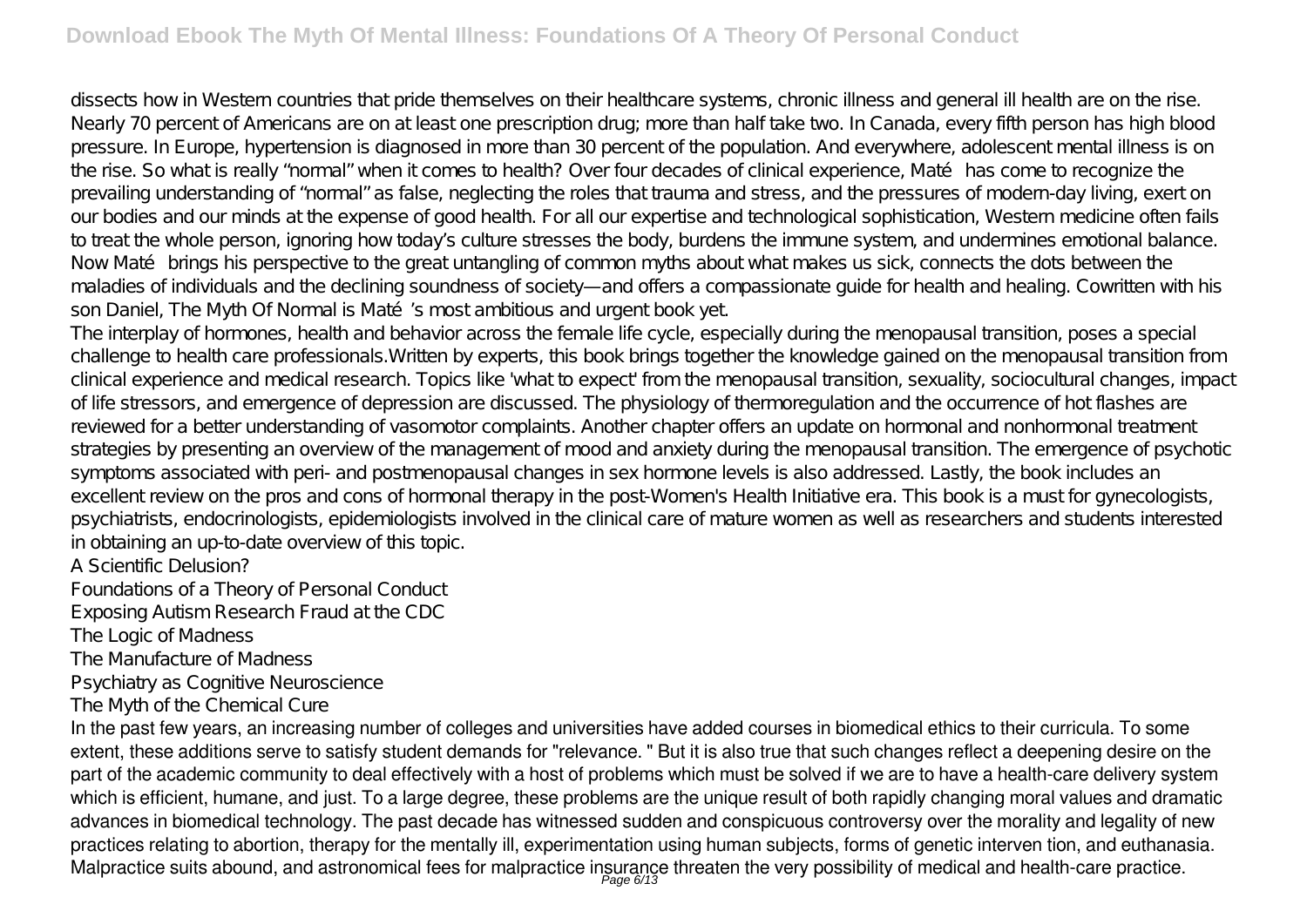Without the backing of a clear moral consensus, the law is frequently forced into resolving these conflicts only to see the moral issues involved still hotly debated and the validity of the existing law further questioned. Take abortion, for example. Rather than settling the legal issue, the Supreme Court's original abortion decision in Roe v. Wade (1973), seems only to have spurred further legal debate. And of course, whether or not abortion is a mo rally ac ceptable procedure is still the subject of heated dispute.

In this seminal work, Dr. Szasz examines the similarities between the Inquisition and institutional psychiatry. His purpose is to show "that the belief in mental illness and the social actions to which it leads have the same moral implications and political consequences as had the belief in witchcraft and the social actions to which it led."

The modern penchant for transforming human problems into "diseases" and judicial sanctions into "treatments," replacing the rule of law with the rule of medical discretion, leads to a type of government social critic Thomas Szasz calls "pharmacracy." He warns that the creeping substitution of democracy for pharmacracyprivate personal concerns increasingly perceived as requiring a medical-political responseinexorably erodes personal freedom and dignity.

First published in 1999. Routledge is an imprint of Taylor & Francis, an informa company.

Medicine and Media

Essays on the Psychiatric Dehumanization of Man

Szasz Under Fire

Nobody's Normal: How Culture Created the Stigma of Mental Illness

Thomas Szasz

An Introduction to Psychoanalytic Theory of Motivation

**Pharmacracy** 

*'Psychiatry as Cognitive Neuroscience' is a philosophical analysis of the study of psychpathology, considering how cognitive neuroscience has been applied in psychiatry. The text examines many neuroscientific methods, such as neuroimaging, and a variety of psychiatric disorders, including depression, and schizophrenia.*

*Today's mental health practitioners face a rapidly changing clientele. Divorce, remarriage, multiracial marriages, different types of adoption, openly gay and lesbian relationships--all have significantly altered the nature and composition of families. An indispensable classroom text and an important resource for clinicians working in private practice, managed care, and other settings, this book insightfully examines a range of healthy families with creative family structures.*

*This volume contains the earliest essays, going back more than thirty years, in which the author staked out his position on 'the nature, scope, methods, and values of psychiatry.'*

*An Introduction to Psychoanalytic Theory of Motivation details the fundamental concepts in applying the*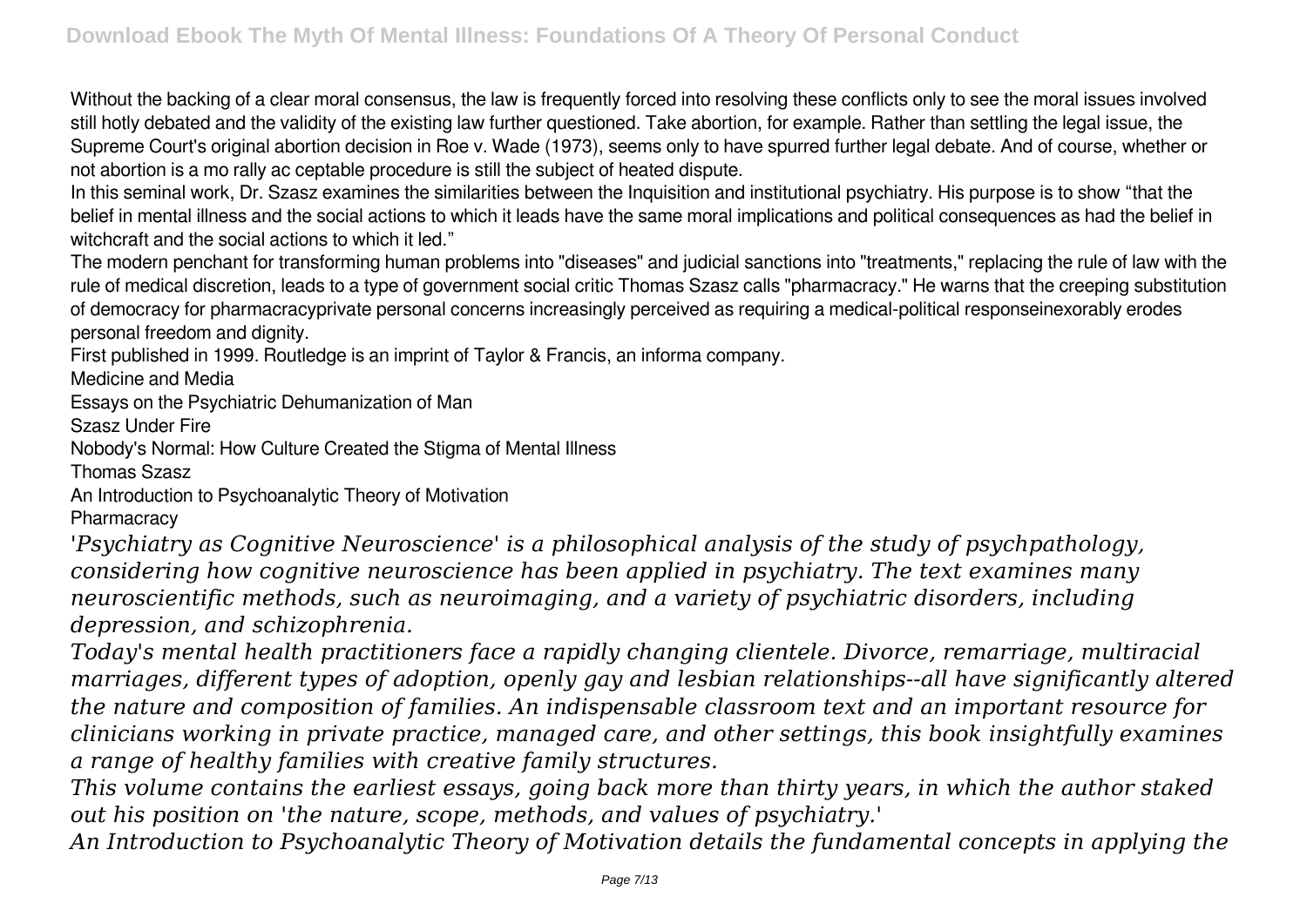*psychoanalytic theory in understanding motivation. The title addresses the short-comings of the psychoanalytic theory, particularly the lack of scientific literature. The first part of the text covers the critical concepts in psychoanalytic theory, such as the psychological forces, defense mechanisms, superego, and primal desires. In the second part, the selection details the theory at work; this part discusses the major stages of life from a psychoanalytic perspective. The text also talks about a system of psychopathology, along with the consideration to take in psychotherapy. The book will be of great interest to students, researchers, and practitioners of behavioral science.*

*Biomedical Ethics and the Law*

*Philosophical Perspectives*

*The Man and His Ideas*

*Psychiatric Control of Society's Unwanted*

*What Practitioners Need to Know*

*Cruel Compassion*

*The Science of Lies*

*Now available in a Harper Colophon edition, this classic book has revolutionized thinking throughout the Western world about the nature of the psychiatric profession and the moral implications of its practices. Book jacket.*

*DIVA collection of essays on medicine and media from newspapers through film, television, and computers./div*

*An updated edition of the classic history of schizophrenia in America, which gives voice to generations of patients who suffered through "cures" that only deepened their suffering and impaired their hope of recovery Schizophrenics in the United States currently fare worse than patients in the world's poorest countries. In Mad in America, medical journalist Robert Whitaker argues that modern treatments for the severely mentally ill are just old medicine in new bottles, and that we as a society are deeply deluded about their efficacy. The widespread use of lobotomies in the 1920s and 1930s gave way in the 1950s to electroshock and a wave of new drugs. In what is perhaps Whitaker's most damning revelation, Mad in America examines how drug companies in the 1980s and 1990s skewed their studies to prove that new antipsychotic drugs were more effective than the old, while keeping patients in the dark about dangerous side effects. A haunting, deeply compassionate book -- updated with a new introduction and prologue bringing in*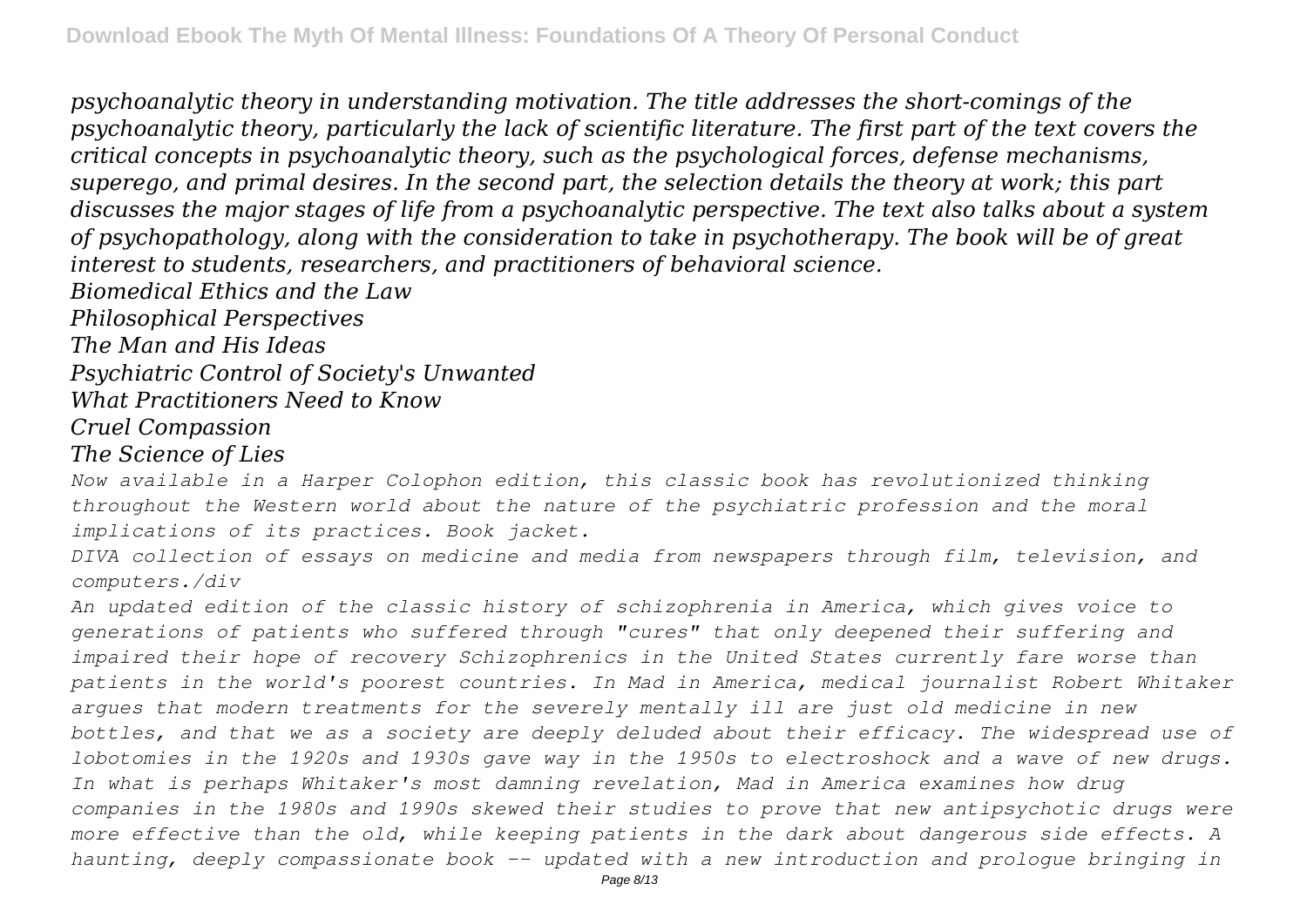*the latest medical treatments and trends -- Mad in America raises important questions about our obligations to the mad, the meaning of "insanity," and what we value most about the human mind. Mind Fixers tells the history of psychiatry's quest to understand the biological basis of mental illness and asks where we need to go from here. In Mind Fixers, Anne Harrington, author of The Cure Within, explores psychiatry's repeatedly frustrated struggle to understand mental disorder in biomedical terms. She shows how the stalling of early twentieth century efforts in this direction allowed Freudians and social scientists to insist, with some justification, that they had better ways of analyzing and fixing minds. But when the Freudians overreached, they drove psychiatry into a state of crisis that a new "biological revolution" was meant to alleviate. Harrington shows how little that biological revolution had to do with breakthroughs in science, and why the field has fallen into a state of crisis in our own time. Mind Fixers makes clear that psychiatry's waxing and waning biological enthusiasms have been shaped not just by developments in the clinic and lab, but also by a surprising range of social factors, including immigration, warfare, grassroots activism, and assumptions about race and gender. Government programs designed to empty the state mental hospitals, acrid rivalries between different factions in the field, industry profit mongering, consumerism, and an uncritical media have all contributed to the story as well. In focusing particularly on the search for the biological roots of schizophrenia, depression, and bipolar disorder, Harrington underscores the high human stakes for the millions of people who have sought medical answers for their mental suffering. This is not just a story about doctors and scientists, but about countless ordinary people and their loved ones. A clear-eyed, evenhanded, and yet passionate tour de force, Mind Fixers recounts the past and present struggle to make mental illness a biological problem in order to lay the groundwork for creating a better future, both for those who suffer and for those whose job it is to care for them. Interface Between Gynecology and Psychiatry Understanding Diverse Families Psychiatry in Dissent*

*A Critique of Psychiatric Drug Treatment Psychiatry*

*A Critical History of Psychiatry Controversial Issues in Thought and Practice*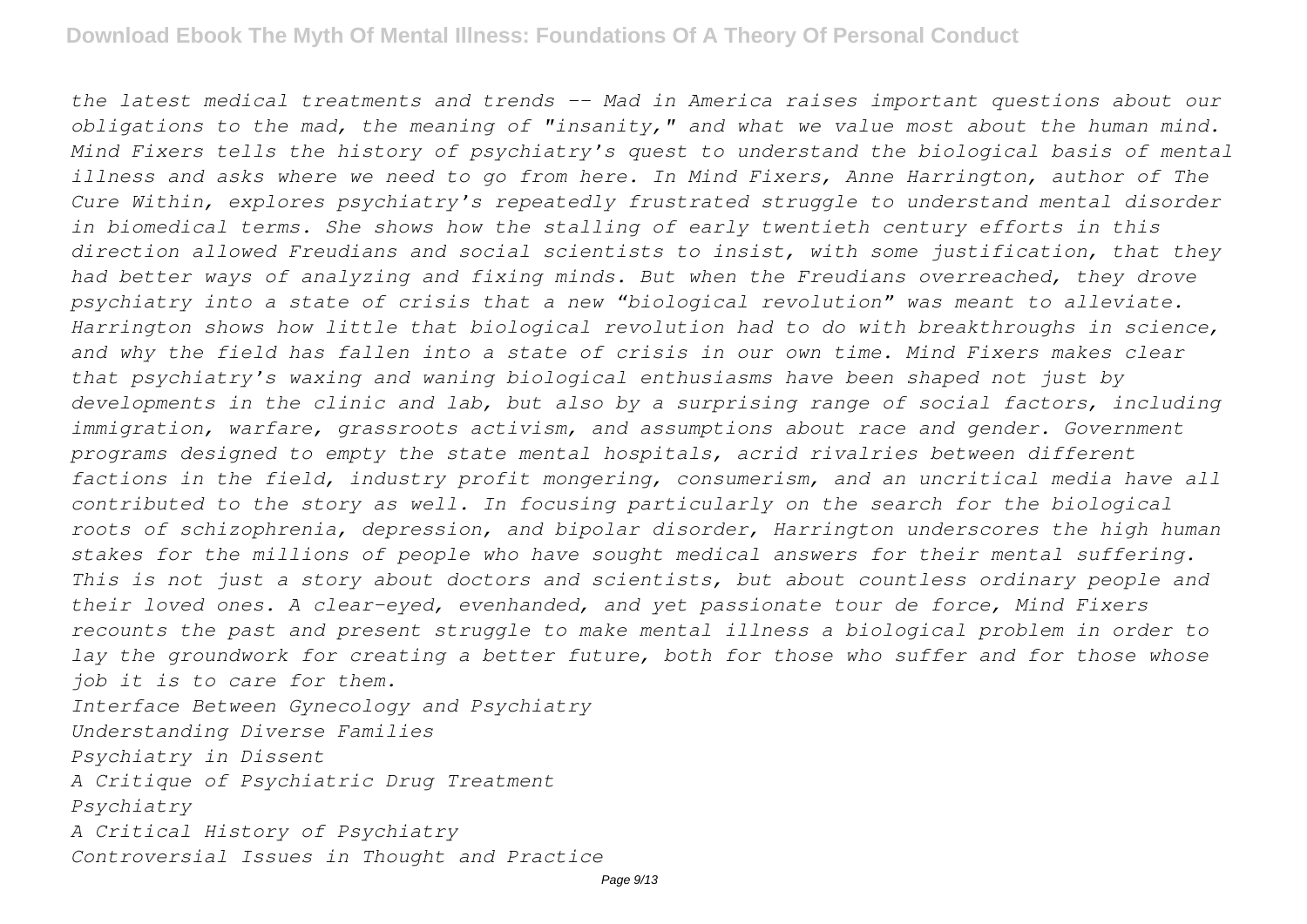*In assuming that mental illness is a mathematical problem, The Logic of Madness analyses how a human action can be deviant even when rational. It reveals that a person without a genetic or brain abnormality can have an apparent mental disorder that is entirely logical in its structure.*

*A Firsthand Account from a CDC Insider on the Link between Vaccines and Autism Vaccine Whistleblower is a gripping account of four legally recorded phone conversations between Dr. Brian Hooker, a scientist investigating autism and vaccine research, and Dr. William Thompson, a senior scientist in the vaccine safety division at the Centers for Disease Control and Prevention (CDC). Thompson, who is still employed at the CDC under protection of the federal Whistleblower Protection Act, discloses a pattern of data manipulation, fraud, and corruption at the highest levels of the CDC, the federal agency in charge of protecting the health of Americans. Thompson states, "Senior people just do completely unethical, vile things and no one holds them accountable." This book nullifies the government's claims that "vaccines are safe and effective," and reveals that the government rigged research to cover up the link between vaccines and autism. Scientific truth and the health of American children have been compromised to protect the vaccine program and the pharmaceutical industry. The financial cost of the CDC's corruption is staggering. The human cost is incalculable. Vaccine Whistleblower provides context to the implications of Thompson's revelations and directs the reader to political action. Since he published The Myth of Mental Illness in 1961, professor of psychiatry Thomas Szasz has been the scourge of the psychiatric establishment. In dozens of books and articles, he has argued passionately and knowledgeably against compulsory commitment of the mentally ill, against the war on drugs, against the insanity defense in criminal trials, against the "diseasing" of voluntary humanpractices such as addiction and homosexual behavior, against the drugging of schoolchildren with Ritalin, and for the right to suicide. Most controversial of all has been his denial that "mental illness" is a literal disease, treatable by medical practitioners. In Szasz Under Fire, psychologists, psychiatrists, and other leading experts who disagree with Szasz on specific issues explain the reasons, with no holds barred, and Szasz replies cogently and pungently to each of them. Topics debated include the nature of mental illness, the right to suicide, the insanity defense, the use and abuse of drugs, and the responsibilities of psychiatrists and therapists. These exchanges are preceded by Szasz's autobiography and followed by a bibliography of his works.*

*In this ground-breaking and highly controversial book, Jeffrey Moussaieff Masson attacks the very foundations of modern psychotherapy from Freud to Jung, from Fritz Perls to Carl Rodgers. With passion and clarity, Against Therapy addresses the profession's core weaknesses, contending that, since therapy's aim is to change people, and this is achieved according to therapist's own notions and prejudices, the psychological process is necessarily corrupt. With a foreword by the eminent British psychologist Dorothy Rowe, this cogent and convincing book has shattering implications.*

*Why psychiatric treatments fail Insanity The Menopausal Transition Risky Business The Sacred Symbol of Psychiatry*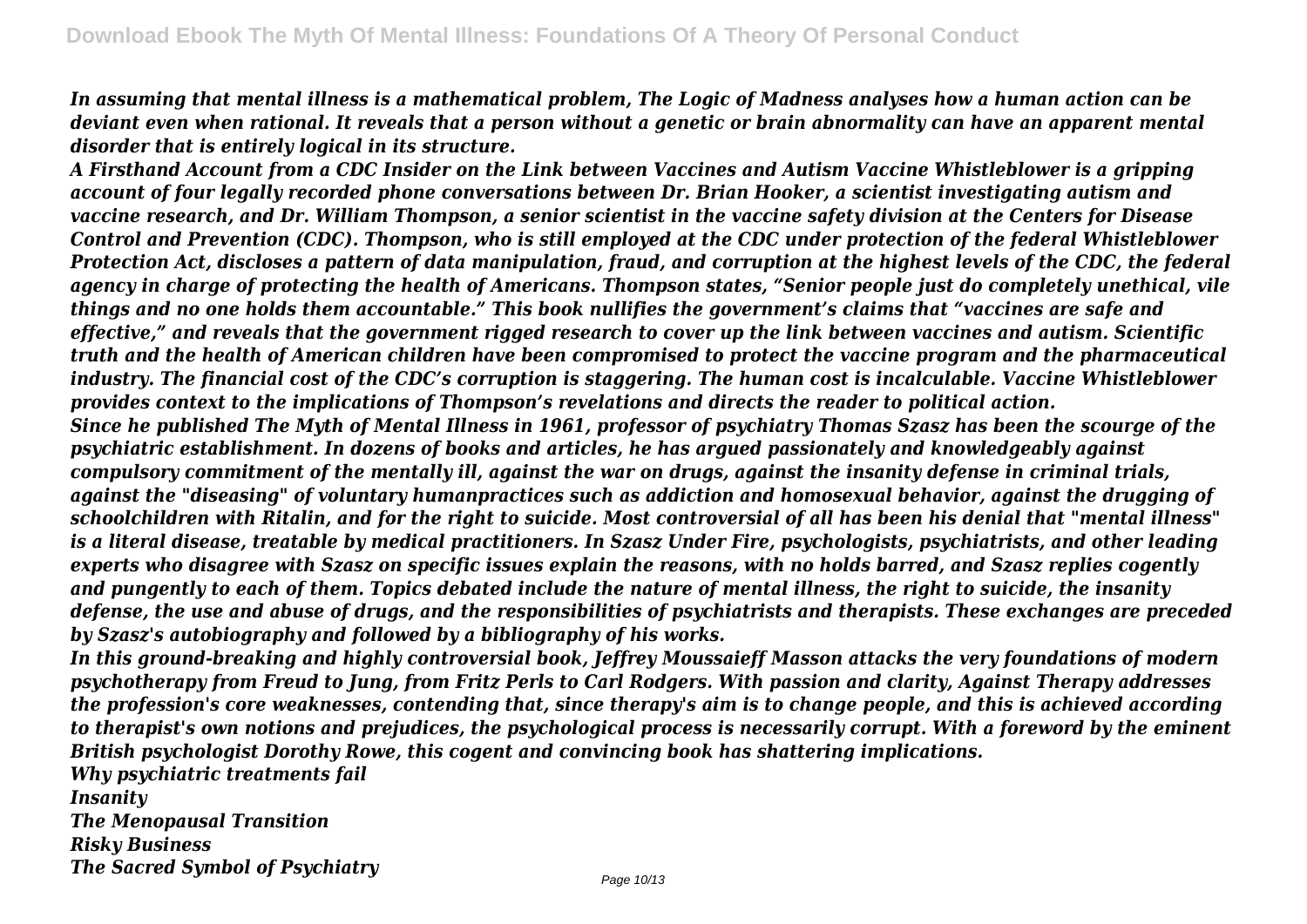#### *Mad in America*

### *Emotional Tyranny and the Myth of Psychological Healing*

Szasz argues that the word schizophrenia does not stand for a genuine disease, that psychiatry has invented the concept as a sacred symbol to justify the practice of locking up people against their will and treating them with a variety of unwanted, unsolicited, and damaging interventions.

In this short work, Dr. Szasz takes aim at conventional psychiatry, and at the attendent system of courts, hospitals, and psychiatrists who confine patients against their will. The focal point is a Supreme Court case involving a man forcibly committed to a Florida asylum for 14 years. In refuting the widely held notion that the Donaldson case represents an advancement in the rights of mental patients, Dr. Szasz has put the American legal establishments on trial.

Tavistock Press was established as a co-operative venture between the Tavistock Institute and Routledge & Kegan Paul (RKP) in the 1950s to produce a series of major contributions across the social sciences. This volume is part of a 2001 reissue of a selection of those important works which have since gone out of print, or are difficult to locate. Published by Routledge, 112 volumes in total are being brought together under the name The International Behavioural and Social Sciences Library: Classics from the Tavistock Press. Reproduced here in facsimile, this volume was originally published in 1980 and is available individually. The collection is also available in a number of themed mini-sets of between 5 and 13 volumes, or as a complete collection.

This volume is a comprehensive collection of critical essays on The Taming of the Shrew, and includes extensive discussions of the play's various printed versions and its theatrical productions. Aspinall has included only those essays that offer the most influential and controversial arguments surrounding the play. The issues discussed include gender, authority, female autonomy and unruliness, courtship and marriage, language and speech, and performance and theatricality.

The Myth of Mental Illness

Trauma, Illness, and Healing in a Toxic Culture A Psychiatric Abolitionist Faces His Critics

Doctoring the Mind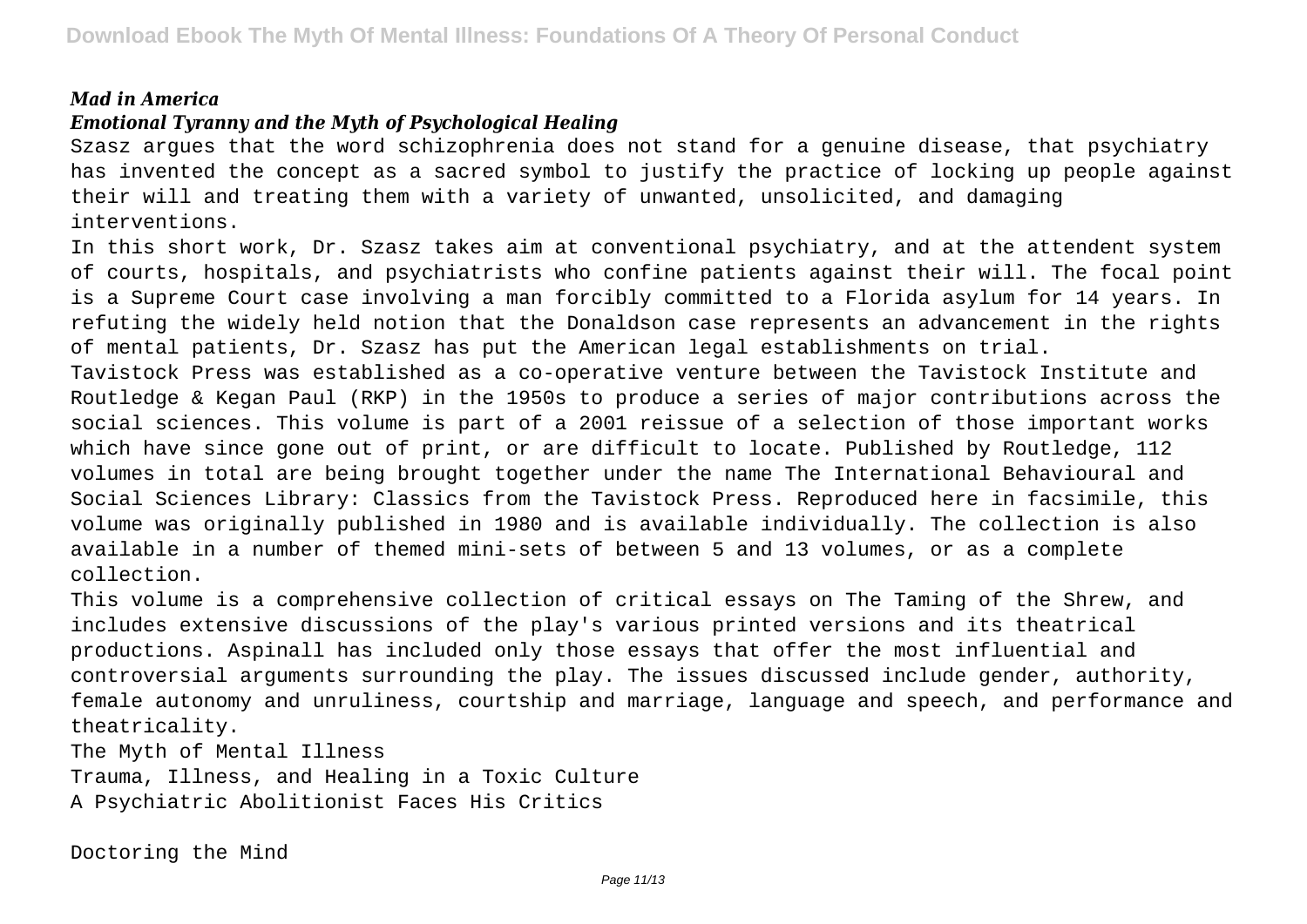The Origins of Love and Hate Vaccine Whistleblower

*This book overturns the idea that psychiatric drugs work by correcting chemical imbalance and analyzes the professional, commercial and political vested interests that have shaped this view. It provides a comprehensive critique of research on drugs including antidepressants, antipsychotics and mood stabilizers.*

*Towards the end of the twentieth century, the solution to mental illness seemed to be found. It lay in biological solutions, focusing on mental illness as a problem of the brain, to be managed or improved through drugs. We entered the 'Prozac Age' and believed we had moved on definitively from the time of frontal lobotomies to an age of good and successful mental healthcare. Biological psychiatry had triumphed. Except maybe it hadn't. Starting with surprising evidence from the World Health Organisation that suggests people recover better from mental illness in a developing country than in the first world, Doctoring the Mind asks the question: how good are our mental health services, really? Richard Bentall picks apart the science that underlies current psychiatric practice across the US and UK. Arguing passionately for a future of mental health treatment that focuses as much on patients as individuals as on the brain itself, this is a book set to redefine our understanding of the treatment of madness in the twenty-first century.*

*Perhaps never before has an objective, evidence-based review of the intersection between gun violence and mental illness been more sorely needed or more timely. Gun Violence and Mental Illness, written by a multidisciplinary roster of authors who are leaders in the fields of mental health, public health, and public policy, is a practical guide to the issues surrounding the relation between firearms deaths and mental illness. Tragic mass shootings that capture headlines reinforce the mistaken beliefs that people with mental illness are violent and responsible for much of the gun violence in the United States. This misconception stigmatizes individuals with mental illness and distracts us from the awareness that approximately 65% of all firearm deaths each year are suicides. This book is an apolitical exploration of the misperceptions and realities that attend gun violence and mental illness. The authors frame both pressing social issues as public health problems subject to a variety of interventions on individual and collective levels, including utilization of a novel perspective: evidence-based interventions focusing on assessments and indicators of dangerousness, with or without indications of mental illness. Reader-friendly, well-structured, and accessible to professional and lay audiences, the book: \* Reviews the epidemiology of gun violence and its relationship to mental illness, exploring what we know about those who perpetrate mass shootings and school shootings. \* Examines the current legal provisions for prohibiting access to firearms for those with mental illness and whether*